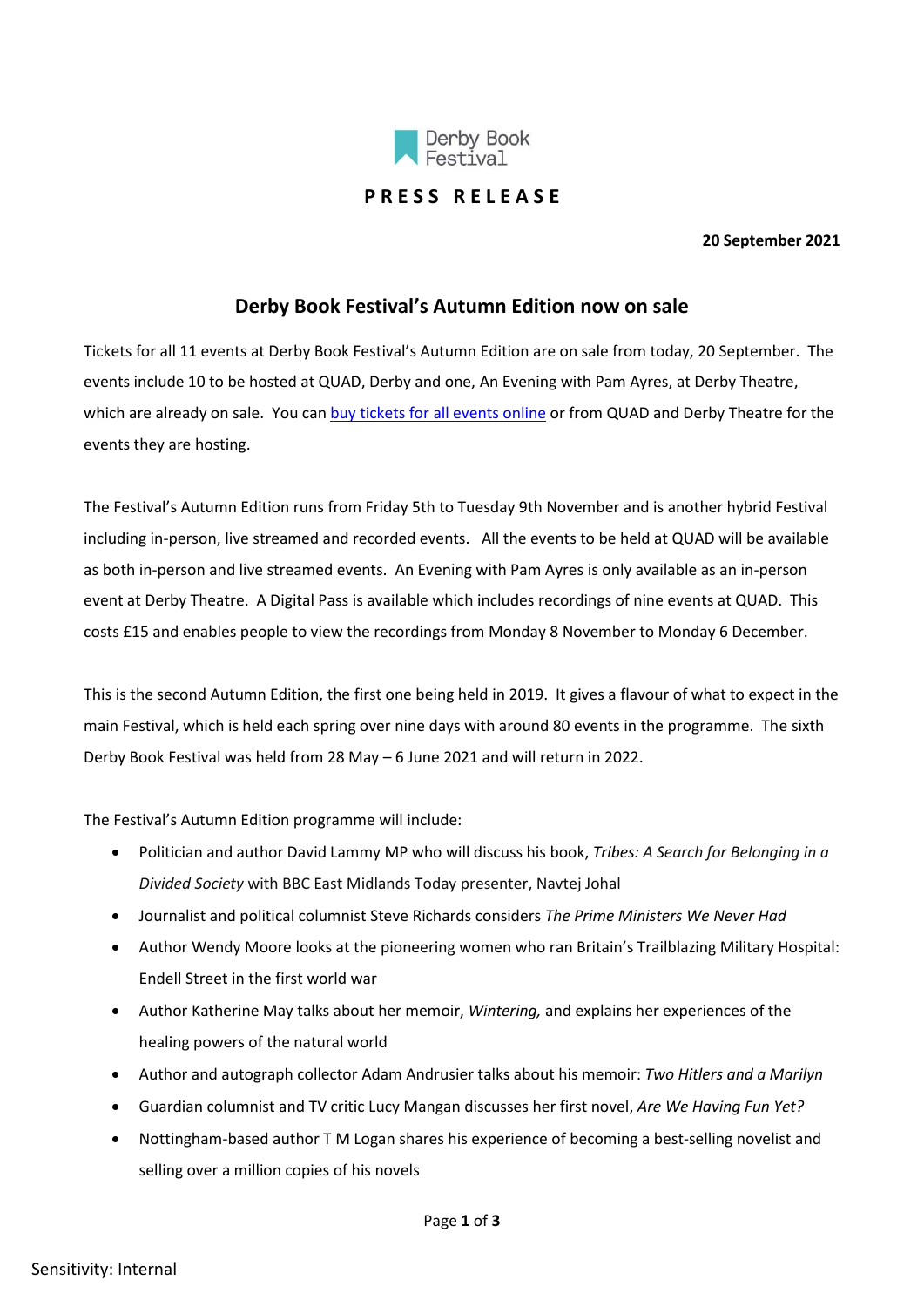- Historian Alison Weir presents the final novel in her series about Henry VIII's wives: *Katharine Parr: The Sixth Queen*
- Costa Novel winner and Booker longlisted author Jon McGregor discusses his latest: *Lean Fall Stand*
- Former MP and Home Secretary Alan Johnson discusses his first novel, *The Late Train to Gipsy Hill.*

The Festival is organised in partnership with all the major arts and cultural partners in the city with funding from the Arts Council England, the University of Derby and over 20 businesses and individuals across the city.

Liz Fothergill, Chair of the Festival says: "We held our first Autumn Edition in 2019 and it was a great success. Little did we think it would be our last Festival for 18 months and we were delighted we were able to go ahead.

"As things start to return to normal, we hope to welcome old and new audiences back to our wonderful partner venues, encouraging people to enjoy the pleasure that books bring to our lives."

Professor Kathryn Mitchell DL, Vice-Chancellor of the University of Derby, said:

"I am delighted that the University of Derby continues to support Derby Book Festival and look forward to seeing the inspirational activities planned for this year's Autumn Edition.

"The Festival continues to go from strength to strength, enriching the city's diverse arts and cultural offering and providing people with more ways to explore, celebrate and share experiences to create a sense of place."

The Festival will have book sales and author signings at all events plus a Book Stall selling books from previous Festivals as well as a selection of children's books and a Mystery Book selection.

The Festival programme, designed by local company, Archer Hampson, is available from QUAD, Derby Theatre, all libraries and tourist offices. Tickets can be booked online at: <https://www.derbybookfestival.co.uk/whats-on/events/>

or in person or by phone at Derby Theatre or QUAD.

**- ENDS**

## **For further information contact:**

Sian Hoyle by email: sian@derbybookfestival.co.uk